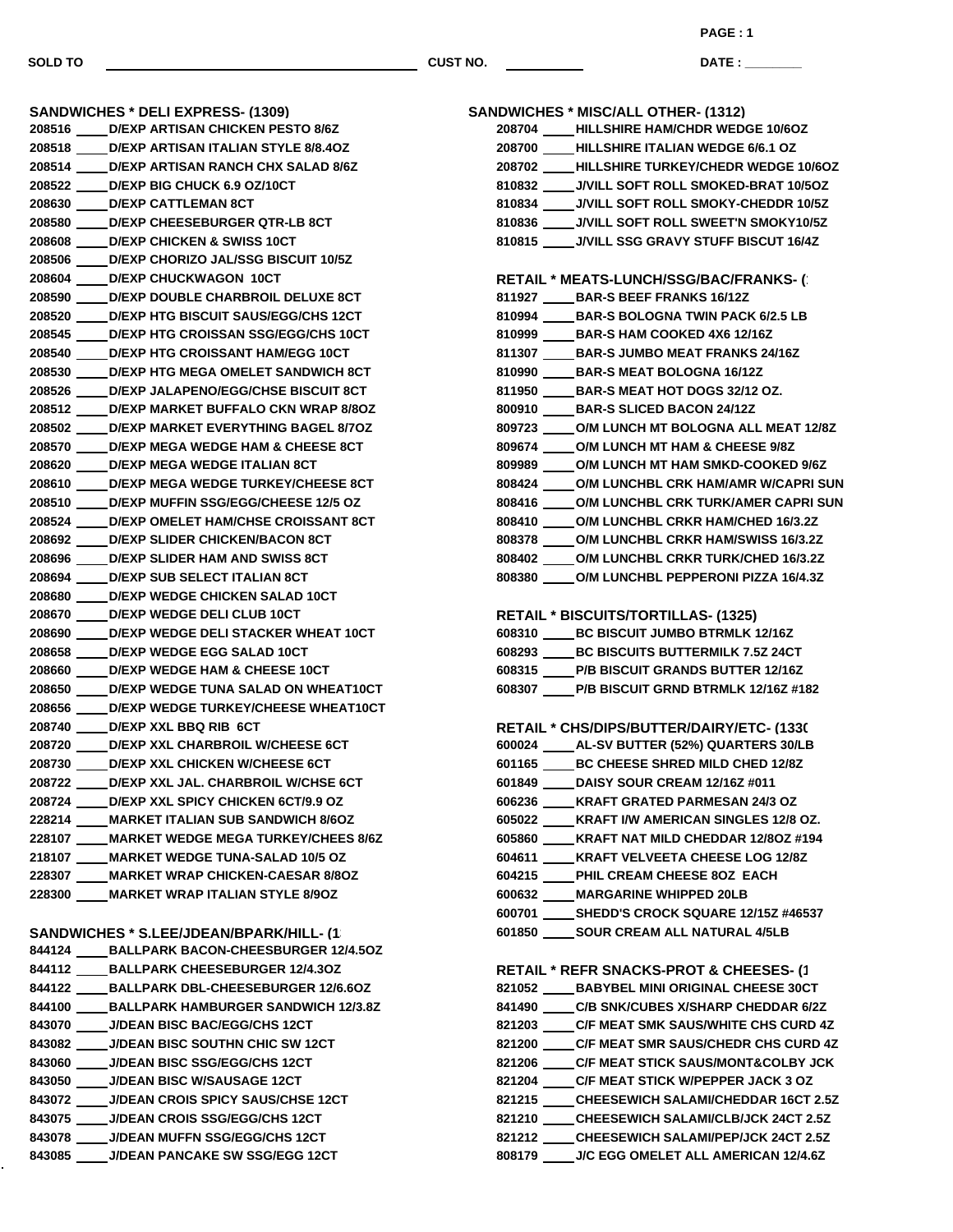**DATE : \_\_\_\_\_\_\_\_\_\_\_\_\_\_\_ PAGE : 2**

 **BANQ MEAT PATTY MEAL (GRLD) 12/10.Z BANQ MEATLOAF DINNER 12/11.8Z BANQ SALISBURY DINNER 12/11.8Z BANQ SPAG & MEATBALL 12/10Z BANQ SWEDISH MTBALLS 12/10.45Z BANQ TURK/DRESS DIN 12/10Z GROUND BEEF CHUB 73/27 12/1LB KRAFT COOL WHIP 24/8Z #953 ORE IDA CRINKLE CUTS 12/2LB**

 **J/C EGG OMELET CLASSIC 12/4.6Z J/C EGG OMELET THREE MEAT 12/4.6Z J/L CC BEEF & GENOA SALAMI/PP JACK J/L CC BEEF & SALAMI/CHD/CSE 6/2.5Z J/L CC BEEF & SALAMI/CLBY/JK 6/2.5Z J/L CC BEEF/CHEDR COMBO 8/1.5Z CADY J/L CC BEEF/CLBY JACK COMBO 8/1.5Z J/L CC BEEF/PEP JACK COMBO 8/1.5Z J/L CC PEPP/MOZZ COMBO 8/1.75Z CDY J/L CC PP BEEF & CHED CHSE STIK 3Z J/L CC PP BEEF & PPER JCK CHSE 8/3Z J/L CC PP BEEF STIK/CHES BITE 5/4Z J/L CC PP PEPPERJACK BEEFSTICK 6/4Z J/L CC SALAMI/COLBY JACK 8/1.5 OZ J/L CC SALAMI/PEPPR JACK 8/1.5 OZ KR BIG CHEESE CHEDDAR 14/2 OZ KR BIG CHEESE CLBY/JACK 14/2 OZ KR BIG CHEESE PEPPER JACK 14/2 OZ KR BIG CHEESE SMKY BAC/CHED 14/2 OZ KR CRKR/BARL X-SHARP CHED STK 14/1Z KR STRING-UMS CHEESE 2/24'S KR TWIST-EMS CHEESE 2/24'S O/M NAT HAM AND CHEESE 7/3.3 OZ O/M NAT HNY TRKY/ASIAGO CHS 7/3.3 O/M NAT ROASTED TURKEY 7/3.3Z O/M P3 TURK/ALMD/MTJCK/BBERY 8/3.2Z OBERTO CHICKEN SKEWERS BBQ 6/4Z OBERTO CHICKEN SKEWERS TERIYAK 4.4Z OM P3 CHIC/MJCK/CSHW 5/2Z #7429 OM P3 HAM/CHED/ALM 5/2Z #7273 OM P3 HAM/CLBY JACK/CSHW 5/2Z OM P3 TUR/CHED/DC-PNT-AL-CLUST5/2Z OM P3 TURK/COLB-MNT/ALM 5/2Z #7274 SABRA HUMMUS W/PRETZELS 12/4.5OZ SARGENTO CHEESE STK MILD CHED 24/1Z SARGENTO CHEESE STK PEP-JACK 24/.8Z VOLPI ROLTINI SINGLES PROSCUITTO VOLPI ROLTINI SINGLES SPICY SALAMI YOCRNCH YOGURT STRBRY W/GRNOLA 8/6Z YOCRNCH YOGURT VAN W/M&M 8/6Z YOCRNCH YOGURT VANILLA W/OREO 12/6Z YOPLAIT YOGURT PEACH 12/6Z #307 YOPLAIT YOGURT SB/BANANA 12/6Z #313 YOPLAIT YOGURT STRAWBERRY 12/6Z RETAIL \* REFR SNACKS-FRTS & VEG- (1336) OH SNAP CARROT CUTIES 12/2.25 OZ OH SNAP I/W DILLY BITES 12/3.5 OZ OH SNAP I/W DILLY HOT BITES 12/3.5Z OH SNAP I/W GONE DILLY PICKLE 12CT OH SNAP I/W HOTTIE DILL PICKLE 12CT OH SNAP PICKLED GREEN BEAN 12/1.75Z OH SNAP PRETTY PEAS 12/1.75 OZ**

**RETAIL \* REFR SNACKS-PROT & CHEESES- (1335)**

| 706895 _____ ORE IDA TATER TOTS 12/2LB           |
|--------------------------------------------------|
| 706870 _____ ORE-IDA X-CRISPY M/W FRIES 12/4.75Z |
| 719103 _____ TGIF FROZEN CHED/BAC SKINS 8/7.6 OZ |
| 719019 ____TGIF FROZEN MOZZARELLA STICKS 8/11Z   |
| 718693 ____TOTINO PIZZA COMBINTN 14/10.Z PACKG   |
| 718545 ____TOTINO PIZZA HAMBRGR 14/10.Z PACKAG   |
| 718570 ____ TOTINO PIZZA PEPPRN 14/10.Z PACKAGE  |
| 718537 _____ TOTINO PIZZA SAUSAGE 14/10.Z PACKAG |
| 718690 _____ TOTINO PIZZA-ROLL COMBO 15CT 12/7.5 |
| 718676 _____ TOTINO PIZZA-ROLL PEPP 15CT 12/7.5Z |
|                                                  |
| <b>BEVS * REFRIGERATED JUICES- (1340)</b>        |
| 37404 ____ MILO'S FRESH EXTRA SWEET TEA 6/200Z   |
| 37401 ____ MILO'S FRESH LEMONDADE 6/20 OZ        |
| 37403 ____ MILO'S FRESH SWEET TEA 6/20 OZ        |
| 630895 _____ SIMPLY SMOOTHIE MNGO/PNAPL 12/11.5  |
| 630899 _____ SIMPLY SMOOTHIE ORCH/BERRY 12/11.5  |
|                                                  |
| 630897 _____ SIMPLY SMOOTHIE STRW/BAN 12/11.5 OZ |
| 630882 _____ SIMPLY SS CRAN/COCKT 12/11.5 OZ     |
| 630875 _____ SIMPLY SS LEMONADE 12/11.5 OZ       |
| 630871 _____ SIMPLY SS ORANGE 12/11.5 OZ         |
| 630886 _____ SIMPLY SS ORG/MANGO 12/11.5 OZ      |
| 630878 _____ SIMPLY SS RASP/LEM 12/11.5 OZ       |
| 630812 _____ TROP P/PREM O.J. W/PULP 12/12OZ PET |
| 630811 _____ TROP P/PREM O.J.NO PULP 12/120Z PET |
|                                                  |
| <b>BEVS * REFRIGERATED MILKS- (1344)</b>         |
| 629451 ____ NESQUIK MILK CHOCOLT 12/14Z #94873   |
| 629453 ____ NESQUIK MILK STRAWBRY 12/14Z #94886  |
| 625003 _____ SHAMROCK WHOLE CHOCOLAT MILK 12/12Z |
| 625001 _____ SHAMROCK WHOLE WHITE MILK 12/12 OZ  |
|                                                  |
| <b>BEVS * REFRIGERATED HEALTH DRINKS- (13)</b>   |
| 630050 _____ BOLTHSE BEVS MOCHA CAPP 6/15Z       |
| 630040 _____ BOLTHSE BEVS STRW/BANANA 6/15Z      |
| 624960 ____ KEL SP-K SHAKE-PROTN CHOCOLT 4/10.Z  |
| 624970 ____ KEL SP-K SHAKE-PROTN STRWBRY 4/10.Z  |
| KEL SP-K SHAKE-PROTN VAN 4/10.Z<br>624950        |
| 630834 ____ NAKED JUICE BLUE MACHINE 8/15.2OZ    |
| 630836 ____ NAKED JUICE GREEN MACHINE 8/15.2OZ   |
| 630830 NAKED JUICE MIGHTY MANGO 8/15.20Z         |
| 630098 _____POM WNDFL POMEGR/BLBERRY JCE 6/16Z   |
| 630095 _____ POM WNDFL POMEGRANATE JCE 6/16Z     |
|                                                  |
| EGGS * 6PACKS/DOZENS- (1350)                     |
| 42 EGGS GRADE "A" LARGE 30/12 PACK               |
| 631070 _____ EGGS GRADE "A" LARGE 30/6 PACK      |
| 631074 _____ EGGS HARD BOILED 16/2 PACKS         |
|                                                  |
|                                                  |
|                                                  |
|                                                  |
|                                                  |
|                                                  |

**RETAIL \* FROZEN FOODS- (1337) BANQ CHIC-FRD BF/STK 12/10 Z**

**OH SNAP SASSY BITES 12/3.25 OZ**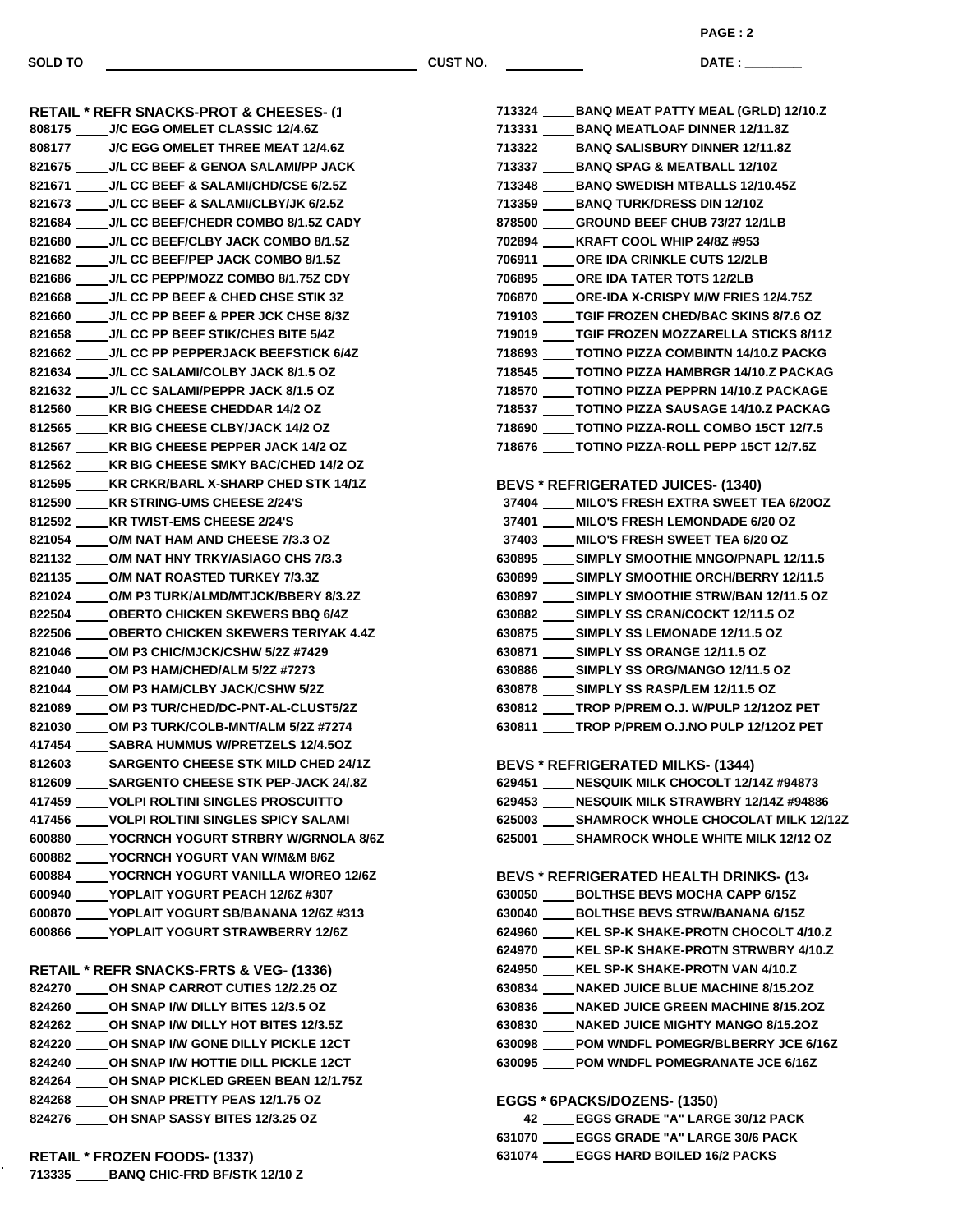**PAGE : 3**

**DATE : \_\_\_\_\_\_\_\_\_\_\_\_\_\_\_**

| EGGS * 6PACKS/DOZENS- (1350)                       |
|----------------------------------------------------|
| 631076 EGGS LARGE 15 DOZEN                         |
| 631078 _____ EGGS LIQUID BLEND MIX 15/2 LB         |
|                                                    |
| <b>FOODSERVICE * DELI MEATS- (1370)</b>            |
| 113449 _____ BOLOGNA 10.64LB ECKRICH               |
| 113451 BOLOGNA 10.64LB ECKRICH FROZEN              |
| 113337 _____ BUTTERBALL CAJUN TURKEY BREAST2/7LB   |
| 113168 _____ COTTO SALAMI 2/5.5LB                  |
| 113338 _____ FARMLAND CHOPPED HAM LOAF 1/5 LB      |
| 113350 _____ HAM BLACK FOREST SMK BNLS 9-11 LB     |
| 113352 ____ HAM HONEY CURED CKD XTRA LEAN12.5LB    |
| 113358 _____HAM PIT CARVING 2/11-14 LB             |
| 865151 ____ HORMEL BREAD READY SHAVED HAM 4/3LB    |
| 865162 ____ HORMEL BREAD READY SMKD TURKEY6/2LB    |
| 113329 _____ HORMEL COOKED HAM 4X6" 13LB           |
| 865150 ____ HORMEL DELI SLICE HAM W/A.5OZ 6/2LB    |
| 113318 _____ HORMEL SMOKED HONEY CURED HAM 11 LB   |
| 113336 _____ HORMEL SMOKED TURKEY APPLEWOOD 7LB    |
| 113314 _____ HORMEL VIRGINIA HAM 11.75LB           |
| 865127 _____ J.MORREL JUMBO BOLOGNA 12LB           |
| 113260 ____ KRAFT OLIVE LOAF 2/4 LB @              |
| 113262 ____ KRAFT PICKLE LOAF 2/4 LB @             |
| 865172 _____ ROAST BEEF ROUND COOKED 2/7LB         |
| 113356 _____ TURKEY BREAST CAJUN 3-4LB @           |
| 113354 _____ TURKEY BREAST MESQUITE SMKD 9-11 LB   |
| 113448 _____ TY BOLOGNA JUMBO BEEF WNDBAR 5LB @    |
| 113452 _____ TY BOLOGNA JUMBO MEAT WNDBAR 5LB @    |
| 113244 ____WILSON VIRGINIA HAM 12-13LB#71159 @     |
|                                                    |
|                                                    |
|                                                    |
| <b>FOODSERVICE * PIZZAS &amp; COMPONENTS- (13)</b> |
| 137120 BELLARICOS 12/12" PEPPERONI PIZZA           |
| 137130 BELLARICOS 12/12" SUPREME PIZZA             |
| 137135 _____ BELLARICOS 12/12" 4-MEAT PIZZA        |
| 137110 _____ BELLARICOS 12/12" 5-CHEESE PIZZA      |
| 137398 DEVINCI'S PIZZA BOX 50CT 12 INCH            |
| 137020 BEEF TOPPING CRUMBLE 2/5LB                  |
| 137015 HORMEL BKFST SAUSAGE TOPPING 2/5LB          |
| 137025 HORMEL CANADIAN BACON 64CT 5/2LB            |
| 137010 HORMEL PORK TOPPING CRUMBLES 2/5LB          |
| 137030 PEPPERONI SLICE 16/10Z 2/5LB                |
| 137807 ____ MAX CN STUFF CRUST SAUSAG PIZZA 72C    |
| 137804 ____ MAX CN STUFF CRUST TURKEY/PEPP PIZZ    |
| 136982 ONIONS DICED FROZEN 6/2 LB                  |
| 137060 PIZZERIA THIN CRUST 32/10"                  |
| 137070 PIZZERIA THIN CRUST 32/12"                  |
|                                                    |
| <b>FOODSERVICE * BACON/SAUSAGE/RIBS- (138</b>      |
| 859024 _____ BACON LAYOUT RAW 14/18CT 15LB         |
| 859028 BACON SLICE BULK 10LB                       |
| 859026 BACON TOPPING 1/2 INCH DICED 2/5LB          |
| 859100 BACON 15LB SINGLE SLICE SMITHFIELD          |
| 881110 CARLS SAUSAGE PATTY RAW 1.5Z                |
| 801280 ____HILLSHIRE HAM PATTIES 2 OZ/12LB         |
| 801410 HORMEL FAST/EASY COOKED BACON 300SL         |
| 881114 J/DEAN SAUSAGE PATTY FC 2 OZ 10LB           |

|        | 881100 JONES SAUSAGE PATTY PRE-COOKED 1.5Z       |
|--------|--------------------------------------------------|
|        | 881103 JONES WIDE SAUS PRECOOKD 80/2Z 10LB       |
| 805031 | <b>PORK PULLED NO SAUCE 2/5LB CURLYS</b>         |
| 859472 | <b>POTTER'S SLICED BACON 13/17 30#</b>           |
| 859040 | <b>POTTERS HOT LINKS 12/1LB</b>                  |
| 859005 | <b>POTTERS PRE-CKD SAUS PATTIE 2Z/12LB</b>       |
|        | 859010 POTTERS SAUSAGE MILD 12/1LB               |
| 859000 | <b>POTTERS SAUSAGE PATTIES 2 OZ/10LB</b>         |
| 881101 | <b>WILLIAM SAUSAGE PATTY FC 1.5Z 12LB</b>        |
|        | 881102 WILLIAM SAUSAGE PATTY FC 2 OZ 12LB        |
|        | 881104 WILLIAM SAUSAGE PATTY RAW 20Z 12LB        |
|        |                                                  |
|        | <b>FOODSERVICE * AUSTIN BLUES BBQ- (1385)</b>    |
|        | 805010 AB SLICED WHOLE BRISKET 2PC 12LB          |
|        |                                                  |
|        | FOODSERVICE * FRANKS/SAUSAGES- (1390)            |
|        | 865028 BALLPARK ANGUS FRANK 5:1 6" 10LB          |
|        | 865027 BALLPARK BEEF FRANKS 6" 5/1               |
|        | 864852 BEEF FRANKS 8/1 10LB                      |
|        | 865032 BRIAR ST TRKY FRANKS CN 6" 8/1 10LB       |
|        | 122960 CARLS 6" SMOKED SAUSAGE STK4/1 10LB       |
| 122965 | <b>CARLS 9" SAUSAGE STICK 3/1 10LB</b>           |
| 124167 | <b>HILLSHIRE CHEDDARWURST 5/1 12LB</b>           |
| 124181 | HILLSHIRE JAL/MESQUITE SAUSG 6" 5-1              |
|        | 124168 HILLSHIRE SMOKED POLISH SAUS 6" 5/1       |
|        | 124183 HMF JAL/CHEDDAR SAUSAGE " 6-1 10LB        |
|        | 865149 J/VILL BEEF HOT DOG 5:1 10LB              |
|        | 865130 J/VILL BRATWURST FC 5-1 10LB              |
|        | 865139 J/VILL SAUSAGE JALA/CHD FC 5-1 10LB       |
| 865137 | <b>J/VILL SAUSAGE SMKD-CHD FC 5-1 10LB</b>       |
| 123091 | OM MEAT FRANKS 5-1 6" 10LB                       |
| 124174 | <b>SAUSAGE ROPE SMOKE 10LB TEX CHILI</b>         |
|        | 124188 SCHWAB'S BEEF FRANK 5-1 10 LB             |
|        | 124186 SCHWAB'S CHEDDAR BEER BRAT 10 LB          |
|        | 865075 SCHWAB'S HOT LINKS BULK 4/1 10LB          |
| 124170 | SCHWAB'S POLISH SAUSAGE 5:1 10 LB                |
| 124184 | <b>SCHWAB'S SKINLESS FRANK 5:1 10 LB</b>         |
|        | 124190 _____ SCHWAB'S SKINLESS HABANERO 5/1 10LB |
|        | 865080 _____ SCHWAB'S SKINLESS HOT LINK 5/1 10LB |
|        | 124182 _____ SCHWAB'S SKINLESS JAL/CHDR 5/1 10LB |
|        |                                                  |
|        | FOODSERVICE * MISC REF/FROZEN- (1400)            |
|        | 631080 EGG ROLL WRAPPER 12/1LB                   |
|        |                                                  |
|        | FOODSERVICE * FRZ SOUPS/CHILI/ETC- (1405         |
|        | 881300 _____ SOUP BROCCOLI CHEDDAR 4/4 LB        |
|        | 881304 _____ SOUP CHICKEN TORTILLA 4/4 LB        |
|        | 881306 ______ SOUP CREAMY TOMATO 4/4 LB          |

# **FOODSERVICE \* CHEESE/BUTTER/CREAMR- (1410)**

| 120758 | <b>CHEESE AMERICAN SLICED 120CT 5LB</b>    |
|--------|--------------------------------------------|
| 120759 | <b>CHEESE AMERICAN SLICED 160CT 5LB</b>    |
| 120717 | <b>CHEESE AMERICAN SOLID 5LB</b>           |
| 120781 | <b>CHEESE CHEDDAR LONGHORN WX SPLIT 7#</b> |
| 120508 | <b>CHEESE CHEDDAR SHRED FANCY 4/5LB</b>    |
| 120502 | <b>CHEESE CHEDDAR SHRED FEATHER 2/5LB</b>  |
| 120764 | <b>CHEESE CHEDDAR SLICED 6/24 OZ</b>       |
|        |                                            |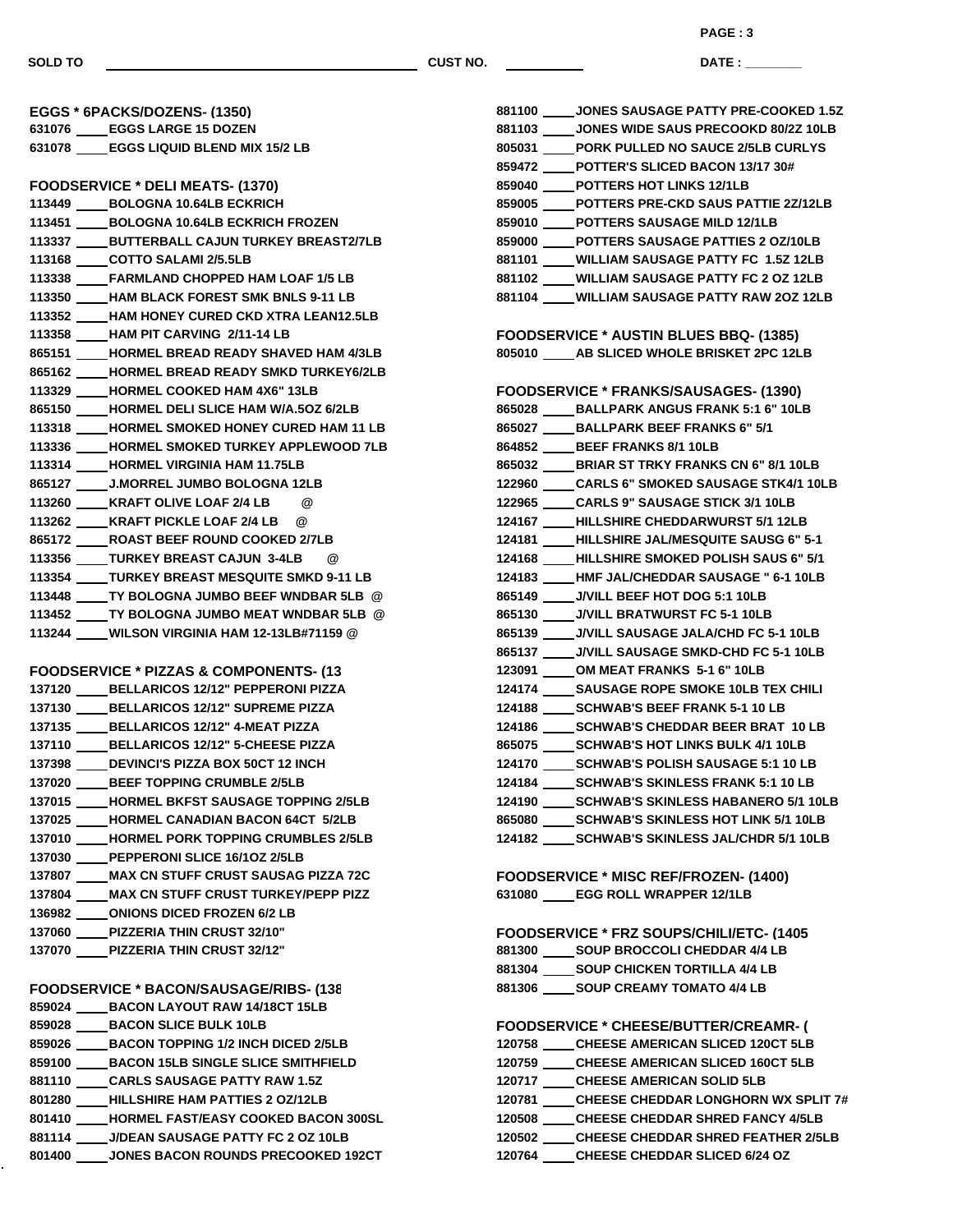**DATE : \_\_\_\_\_\_\_\_\_\_\_\_\_\_\_**

| <b>FOODSERVICE * CHEESE/BUTTER/CREAMR- (</b>                                                  |
|-----------------------------------------------------------------------------------------------|
| 120762 ____CHEESE HOT PEPPER 5LB                                                              |
| 120353 ____CHEESE LONGHORN ROUND COLBY 13LB                                                   |
| 120500 _____ CHEESE MILD CHEDDAR SHRED 4/5LB                                                  |
| 120240 CHEESE MOZ/PROV/CHED SHRED 4/5LB                                                       |
| 120497 CHEESE MOZZARELA SHRED 6/5LB                                                           |
| 113380 ____CHEESE PEPPER JACK LOAF 10LB                                                       |
| 120766 CHEESE PEPPER JACK SLICED 12/1 LB                                                      |
| 120775 _____ CHEESE SWISS SLICED 5LB                                                          |
|                                                                                               |
| FOODSERVICE * FRZ * FISH/BEEF/CHUBS- (14                                                      |
| 123042 _____ CATFISH BREADED RAW FILET 4 OZ 10LB                                              |
| 123008 _____ COD SQUARE BREADED RAW 4 OZ 10LB                                                 |
| 123005 _____ S/BEST WHITE FISH FILLET 3-5 OZ 15#                                              |
| 123010 _____ S/BEST WHITE FISH FILLET 5-7 OZ 15#                                              |
| 123015 _____ S/BEST WHITE FISH FILLET 7-9 OZ 15#                                              |
|                                                                                               |
| <b>FOODSERVICE * FRZ BISCUITS/BREADS- (142</b>                                                |
| 884028 _____ BISCUIT BUTTERMILK 75/2.85 OZ PILB                                               |
| 884042 ____BISCUIT BUTTERMILK 90/2.85OZ ELNGT                                                 |
| 884018 ____ BISCUIT DOUGH PB 216CT/2.2OZ PILB                                                 |
| 884038 ____ BISCUIT DOUGH SLICED 3INCH 168/3.17                                               |
| 884010 ____BISCUIT PB/EZ WGRN 120CT/2 OZ PILB                                                 |
| 899302 _____ BUN HAMBURGER WHOLE-GRN 12/10CT                                                  |
| 899341 _____ BUN HOT DOG WHOLE-GRAIN 12/12CT                                                  |
| 884025 _____ CROISSANT SLICED 64/2.5OZ PILB                                                   |
| 884040 ____ DOUGH PIE CRUST 48/3.5 OZ                                                         |
| 884032 ____ DOUGH PIE SHEET 10"                                                               |
| 884034 DOUGH ROLL SWEET YEAST 240/1.5 OZ                                                      |
|                                                                                               |
| 884017 _____GM MINI WAFFLE 72 CT. 2.47 OZ.                                                    |
| 899370 _____GONNELLA H/DOG BUN IND/WRAP 56/CS<br>884036 ____PIE SHELL GRAHAM CRACKER 24/9INCH |
| 884015 ____PILLS BISCUIT PBK/EZ/BM 120CT/2.2OZ                                                |
| 597518 ____ TORTILLA WHOLE GRN FRZN 6.25" 144CT                                               |
|                                                                                               |
|                                                                                               |
| <b>FOODSERVICE * FRZ * BREAKFAST ITEMS- (1)</b>                                               |
| 719910 _____ EDDY MORNING SAUSAGE ROLL 80/2OZ                                                 |
| 881105 EGG PATTY PC PLAIN ROUND CN 144/10Z                                                    |
| 718171 ____ HORMEL HAM BREAKFAST BAR CN 80/2 OZ                                               |
| 843052 ____ J/DEAN STUF HASHBROWN GRVY/SSG 24CT                                               |
| 843053 ____ J/DEAN STUFF HASHBROWN HAM/CHS 24CT                                               |
| 810830 ____ J/VILL SOFT ROLL SPICY BRKFST10/5Z                                                |
| 820411 _____ MITCHELL CHEESE SAUS ROLL IW 36CT                                                |
| 820406 ____ MITCHELL JAL&CHSE SAUS ROLL IW 36CT                                               |
| 881108 ____PAPETTI HOMESTYLE EGG/PEPPER 168 CT                                                |
| 884024 ____PILLSBURY SAUS STUFFED WAFFLE 36CT                                                 |
| 883020 ____POTTERS SAUS/EGG/CHEESE BISCUITZ40Z                                                |
| 883010 ____ POTTERS SAUSAGE BISCUIT 40 OZ.BAG                                                 |
| 880227 _____ RUIZ BACON/EGG TORNADO 24/3 OZ                                                   |
| 880360 ____ RUIZ BKFST EMPANADA EG/SGE/CHS24/3Z                                               |
| 880232 _____RUIZ EGG/SAUSAGE TORNADO 24/3 OZ                                                  |
| 881096 _____ RUIZ EGG/SSG/POT/CHS BURRITO 12/8Z                                               |
| 880231 _____ RUIZ FRENCH TOST/SAUS TORNADO 24/3Z                                              |
|                                                                                               |

**\*FOODSERVICE IN/OUT HOT DEALS- (1431) CHICK BREAST SWEET/SAVORY BRD FC20# PHILLY MEAT FULLY COOKED 6/5 LB**

| 123170 _____ SHRIMP JUMBO COOKED 24/40 5/2LB     |
|--------------------------------------------------|
| FROZEN * CORNDOGS/BURRITOS- (1440)               |
| 880110 BURRITO BBQ 72/4.25 OZ                    |
| 880114 _____ BURRITO BEEF-BEAN-CHEESE 72/4.75OZ  |
| 880100 BURRITO REDCHILI BEEF/BEAN 72/4 OZ        |
| 880080 _____ FOSTER CHEDDAR/JALA CORNDOG 36/4OZ  |
| 880085 FOSTER CHILI/CHEESE CORNDOG 36/4OZ        |
| 880092 FOSTER MEAT CORNDOG 72/4OZ                |
| 880096 FOSTER MINI CHICKEN CORNDOG CN 10LB       |
| 880321 GC BKFST BURITO HB/EGG/BC/CHS 12/7Z       |
| 880327 ____ GC BREAKFAST BURRITO FIESTA 12/7 OZ  |
| 880325 GC BRKFST BURRITO EGG/CHORIZO 12/7Z       |
| 880323 GC BRKFST BURRITO EGG/SSG/CHED12/7Z       |
| 880329 GC BURR CHICKEN FAJITA W/CHED 12/7Z       |
| 880336 GC BURRITO BEEF/POTATO/CHED 12/7OZ        |
| 880413 ____ GC BURRITO STEAK & JALAPENO 12/7 OZ  |
| 881210 RESER BEAN & CHEESE BURRITO 12/10OZ       |
| 881220 RESER BEEF/BEAN BURRITO 12/10 OZ.         |
| 881250 ____ RESER GREEN CHILE BURRITO 12/10 OZ   |
| 881230 RESER RED HOT BEEF BURRITO 12/10 OZ       |
| 880065 _____ S/FAIR CORNDOG 48/4OZ 12LB          |
| 880073 S/FAIR CORNDOG FIESTA 48/4OZ              |
| 880050 S/FAIR CORNDOG ORIG 36/2.67OZ             |
| 209104 _____ SAN LUIS BURRITO BEAN/CHEESE 10CT   |
| 209106 SAN LUIS BURRITO BEEF/BEAN 10CT           |
| 209110 SAN LUIS BURRITO PORK CARNITA 10CT        |
| 209102 _____ SAN LUIS BURRITO SPICY BEEF/BN 10CT |
| 880058 TURKEY CORNDOG 48/40Z.                    |

**POT QUEEN 1/4" SHOESTRING FF 20LB**

## **FROZEN \* DON MIGUEL FOODS- (1442)**

| 885270 | D/M BOMB BF&BN SPICY/REDHOT 12/14OZ        |
|--------|--------------------------------------------|
| 885160 | D/M BURRITO BACON/EGG/CHEESE 12/70Z        |
| 885130 | D/M BURRITO BEAN & CHEESE 12/7 OZ          |
| 885150 | D/M BURRITO BEEF/CHEESE 12/7 OZ            |
| 885170 | <b>D/M BURRITO SAUSAG/EGG/CHEESE 12/7Z</b> |
| 885140 | D/M BURRITO STEAK/JALAPENO 12/7 OZ         |
| 885285 | <b>D/M MINI TACO BF BULK 5.25 LB</b>       |
| 880286 | <b>POSADA MINI CHICKEN TACOS 4/4LB</b>     |
|        |                                            |

# **FROZEN SPECIALTIES \* FOOD SERVICE- (1450)**

| ANC BREADED CHEESE STIX 4/3LB<br>880798              |
|------------------------------------------------------|
| ANC POPPER JAL/CHEDDAR CHEESE 4/4LB<br>880776        |
| ANC POPPER JALAP/CREAM CHEESE 4/4LB<br>880774        |
| <b>BOSCO CHSE STUFFED BRDSTICK 7"108CT</b><br>880245 |
| <b>BOSCO STUFFED PIZZA STICKS 7" 72CT</b><br>880239  |
| <b>CHEESE CURD BREADED 2/5 LB</b><br>880918          |
| <b>CRISPITO WITH CHICKEN 72CT</b><br>880275          |
| EL MONT CHIMI R/BERRY CHSCAKE 24/2Z<br>880362        |
| <b>FERN MINI NACHARITO 160CT</b><br>880280           |
| <b>FERN RED LABEL BEEF TACO 144CT</b><br>880277      |
| <b>HMF ROLLERBITE NASHVILLE HOT24/2.9Z</b><br>880169 |
| <b>HMF ROLLERBITES BUF-CHICKEN 24/2.9Z</b><br>880152 |
| <b>HMF ROLLERBITES CHEESBURGER 40/2.5Z</b><br>880158 |
| <b>HMF ROLLERBITES MONT-CHICKN 24/2.9Z</b><br>880156 |
| <b>HOT/PKT BULK PIZZA STICKS 48/3 OZ</b><br>880237   |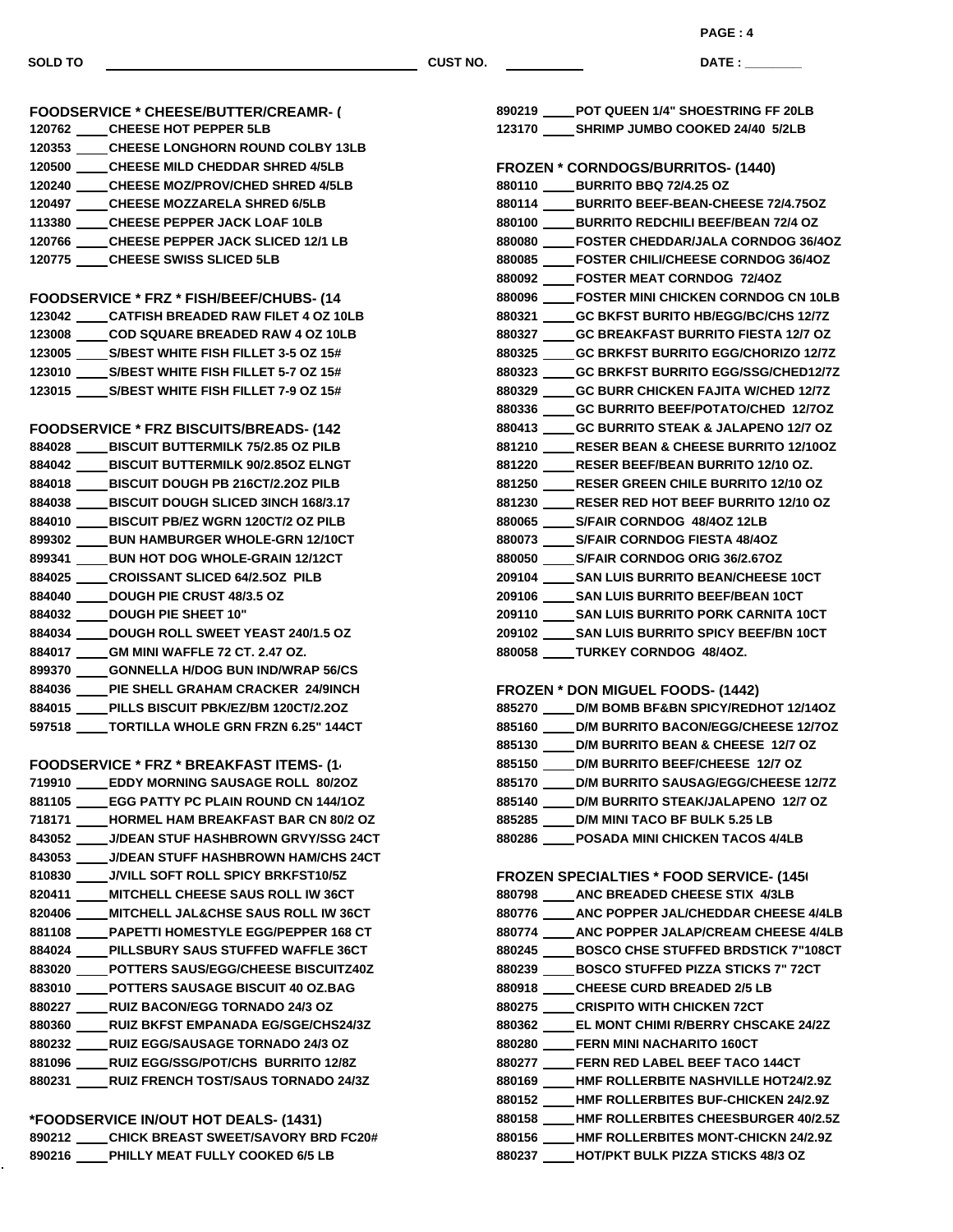**PAGE : 5**

**DATE : \_\_\_\_\_\_\_\_\_\_\_\_\_\_\_**

| <b>FROZEN SPECIALTIES * FOOD SERVICE- (145)</b>                                            |
|--------------------------------------------------------------------------------------------|
| 880910 HUSH PUPPIES-ROUND 2/5 LB                                                           |
| 880906 L/W MOZZARELLA STICK BATTERED 6/2LB                                                 |
| 881308 MAC & CHEESE 4/4 LB                                                                 |
| 880820 _____ MATADOR CHED/CHEESE BITE 420CT 10LB                                           |
| 880810 _____ MATADOR JAL CHEESE BITES 420CT 10LB                                           |
| 880300 MEAT PIE MILD 48/3.5 OZ.                                                            |
| 880310 MEAT PIE SPICY 48/3.750Z                                                            |
| 880200 _____ MINH PORK EGG ROLL 72/3 OZ                                                    |
| 880246 O/M PANCAKE BLUBRY/SSG LINK 20/2.6Z                                                 |
| 880243 O/M PANCAKE MAPLE/SSG LINK 20/2.6OZ                                                 |
| 880274 PADRINO TAMALES CHIC IW 40/3 OZ                                                     |
| 880270 PADRINO TAMALES PORK IW 40/3 OZ                                                     |
| 880240 PIZZA POCKETS SAUSG & CHEESE 6/8CT                                                  |
|                                                                                            |
| 880790 POPPER JAL/CHEDDAR CHEESE 96/1.25Z                                                  |
| 880788 POPPER JALAP/CREAM CHEESE 108CT                                                     |
| 880914 POT SEASONED SPIRAL FRIES 6/4LB                                                     |
| 880350 RUIZ EL MONT EMPANADA BF&CHS 24/3OZ                                                 |
| 880355 RUIZ EL MONT EMPANADA CKN&CHS 24/3Z                                                 |
| 880225 RUIZ OMELET TORNADO 24/3 OZ                                                         |
| 880252 RUIZ PEPPER/JACK TORNADO 24/3 OZ                                                    |
| 880253 RUIZ PEPPERONI TORNADO 24/3 OZ                                                      |
| 880224 RUIZ RANCHERO BEEF TORNADO 24/3 OZ                                                  |
| 880229 RUIZ S/WEST CHICKEN TORNADO 24/3OZ                                                  |
| 880366 RUIZ STUFF PIZZA WEDGE PEPP 18/5Z                                                   |
| 880273 RUIZ TAMALES BEEF 40/5 OZ                                                           |
| 880276 RUIZ TAMALES CHICKEN 40/5 OZ                                                        |
| 880257 RUIZ TAMALES PORK BULK 60/5 OZ                                                      |
| 880211 VANS CHIC EGG ROLL BULK 72/3 OZ                                                     |
| 880215 _____ VANS PORK EGG ROLL BULK 72/3 OZ                                               |
|                                                                                            |
| <b>FROZEN SPECIALTIES * RETAIL PACK- (1455)</b>                                            |
| 882270 ____HILLSHIRE BAGEL CHEDDARWURST24/4.5Z                                             |
| 882168 HOT/PKT SUPER MEATBALL/MOZZA 12/8OZ                                                 |
| 882162 HOT/PKT SUPER PEPPERONI PIZZ 12/80Z                                                 |
| 882172 HOT/PKT SUPER PHI-CHEES-STEAK 12/8Z                                                 |
| 879085 MINDY LU FRIED PIE APRICOT 24/BX                                                    |
| 879060 ____ MINDY LU FRIED PIES ASST. 24/BX                                                |
|                                                                                            |
| <b>FROZEN * SOURDOUGH PRETZELS- (1458)</b>                                                 |
| 164040 _____PRETZEL SOFT 40/7 OZ                                                           |
| <b>FROZEN * CHICKN/STEAKS/BEEF/PATTIES-(1)</b>                                             |
|                                                                                            |
| 880567 ADV BEEF FINGERS FC CN 160/.97 OZ<br>880569 ____ ADV CHIC NUGGET CN WHLGRN 250/.64Z |
| 880590 _____ ADV GRND BF PATTY FC 90CT/2.5OZ CN                                            |
|                                                                                            |
| 880577 PUB STEAK BURGER FC 40/40Z.                                                         |
| 880504 _____ BEEF CUTLET 23/7 OZ<br>880494 ____ BEEF CUTLET 3/1 AKAUSHI 30/5.33 OZ         |
|                                                                                            |
| 880598 ____ BEEF GROUND PATTY 2/1 80/20 10LB                                               |
| 880596 _____ BEEF GROUND PATTY 4/1 75/25 10LB                                              |
| 880496 _____ BEEF STEAK FRITTER NATURAL 30/5.33Z                                           |
| 880486 ____ BEEF STEAK FRITTER NATURAL 40/4 OZ                                             |
| 880498 _____ BEEF TOP BUTT CHOICE NO CAP 16/10OZ                                           |
| 880458 ____ BRAKEBUSH CHICKEN FIREY FINGER 10LB                                            |
| 880414 ____ BREADED SPICY CHICKEN TENDER 2/5LB                                             |
| 880690 _____ BREAKWAY PHILLY BEEF STEAK 40/4OZ                                             |

| 880428 ____ CHICKEN BREAST RANDOM BONELES 4/10#  |
|--------------------------------------------------|
| 880436 ____ CHICKEN DICED ALL WHITE CKD 2/5LB    |
| 880518 CHICKEN FRY BEEF RAW 5.3OZ 30CT           |
| 880426 ____CHICKEN TENDER RAW JUMBO 4/10#        |
| 880424 ____CHICKEN WING ROASTED 6-9CT 2/5LB      |
| 880476 ____CHX BREAST RTC BNLS 4 OZ 10LB R.M.    |
| 880454 CHX GRILLED BREAST PATTY FC 36/4 OZ       |
| 880456 ____CHX STRIP BREADED FC 145/1.1OZ        |
| 880474 ____CHX WING ROASTED FC 10LB R.M.         |
| 880540 ____GROUND BEEF 80/20 80#(8/10LB)         |
| 880586 ____HOLTEN BLACK ANGUS PATTY 3/1 15LB     |
| 880583 ____HOLTEN GROUND BEEF PATTIE 3/1 10LB    |
| 880584 ____HOLTEN THICK&JUICY BEEF-PT 3/1 15LB   |
| 880692 ____ PHILLY BEEF STEAK 40/4OZ             |
| 880390 ____ PIERCE BONELESS WING DINGS 111125    |
| 880393 ____PIERCE SPICY BONLES WING ZING 11355   |
| 880407 ____ PIERCE WING ZINGS FC 2/7.5LB 71015   |
| 880482 _____ PORK LOIN CENTER CUT 2/8LB          |
| 880492 ____ MEATLOAF PATTY DELUXE 76/3.15 OZ     |
| 880490 _____ SALISBURY STEAK FC 69/3.5 OZ        |
| 880565 _____ STEAKFINGERS RAW BRD 100/1.6 OZ     |
| 880452 _____ TYSON CHICKEN GIZZARDS BRD 100175   |
| 880450 ____ TYSON CHICKEN LIVERS BREADED 100174  |
| 880433 ____ TYSON CHICKN/CHDR/RANCH BITES 2/5LB  |
| 880419 _____ TYSON CHIKN TNDR FRITTR 10475       |
| 880430 ____TYSON CKN-NUGGET TEMP BATTERD 38387   |
| 880408 _____ TYSON ORIG BREADED CHIC TENDER 2989 |
| 880402 ____TYSON POPCORN CHICKEN BITES 2/5LB     |
| 880400 _____ TYSON RED HOT/SPICY FRITTER 38372   |
| 880404 ____TYSON SPICY BREADED WING 1004524      |
| 880406 _____ TYSON WING HOT FC 2/5LB             |
|                                                  |
| <b>FROZEN * POTATOES- (1470)</b>                 |
| 830550 ____ HASHBROWN SHRED REFRIGERATED 2/10LB  |
| 880655 POT JO JO'S SEASONED 6/5LB                |
| 880657 ____POT JO JO'S SUPER SEASND 6/5LB        |
| 880602 POT FAST BROWNS 2.5 OZ 6/3.5LB            |
|                                                  |

- **POT FRY CRISCUT SKIN ON 6/4.5LB POT FRY SEASONED TWISTER 6/5LB**
- **POT FRY SWEET CRISCUT 5/3LB**
- **POT FRY 3/8" COLOSSAL 30LB**
- **POT FRY 3/8" SKIN ON 6/5LB**
- **POT FRY 5/16" CC 6/5LB**
- **POT HASHBROWNS SHRED IQF 6/3LB**
- **POT TATER PUFF SUPREME 6/5LB**
- **POT WEDGE CUT SEASONED 6/5LB**
- **MUNCHERS CHEDDAR ROUNDS 6/3LB**
- **MUNCHERS S/W CHEDDAR ROUNDS 6/3LB**
- **POT BREAKFAST CUBE SEASONED 6/5LB**
- **POT FRY 1/2" CC RUSSETT 6/5LB**
- **POT FRY 1/4" S/STRING 6/4.5LB**
- **POT FRY 3/8" RUSSETT 6/5LB**
- **POT FRY 5/16" RUSSETT 6/5LB**
- **POT TATER ROUNDABOUTS 30LB**
- **POT TATER TOT 6/5LB**

**FROZEN \* VEGETABLES- (1480)**

**CORN COB FROZEN 96CT**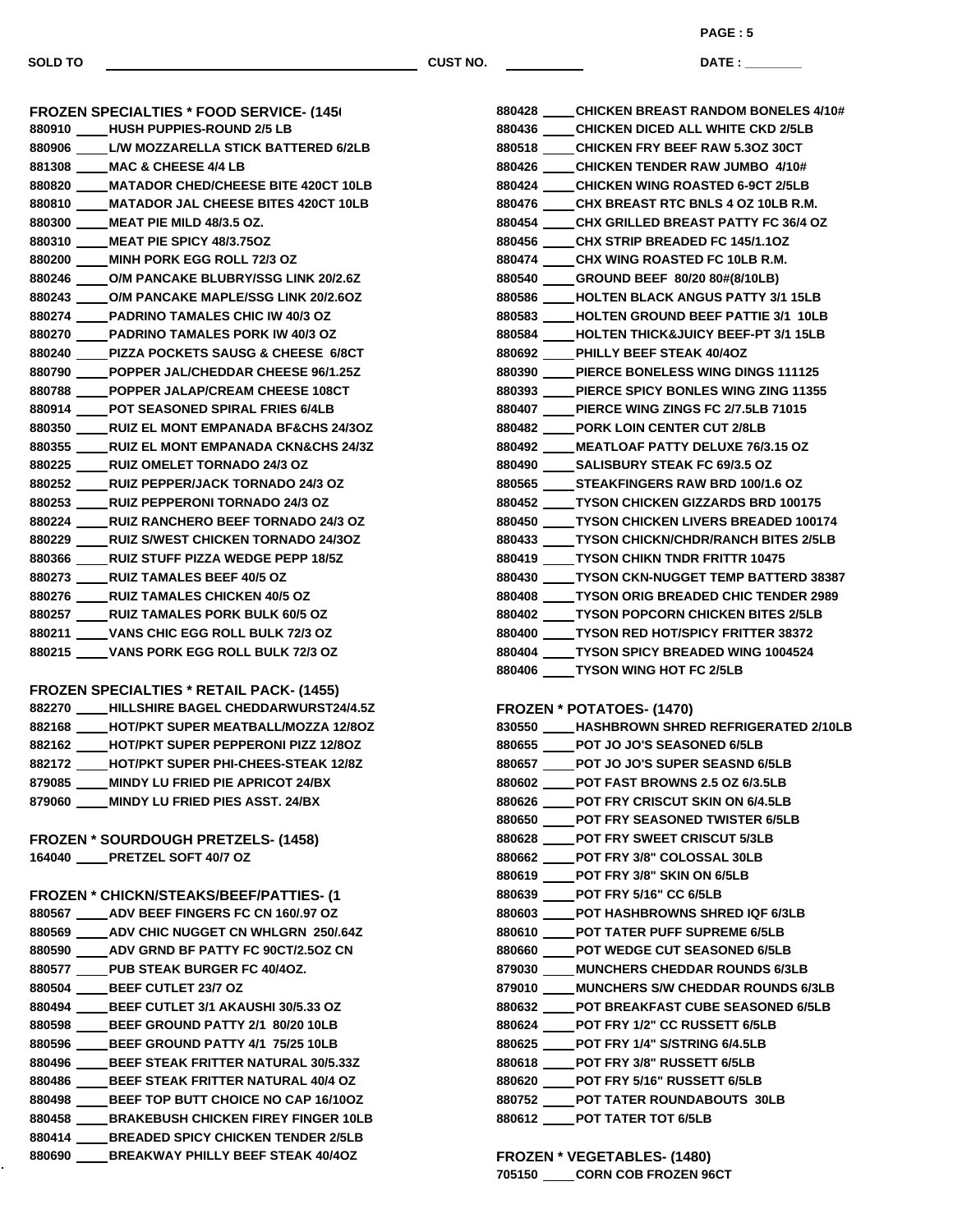**FROZEN \* VEGETABLES- (1480)**

 **CORN WHOLE KERNAL CUT 20LB FROZEN FRED'S BATRD SPICY GREEN BEAN 6/2LB FRED'S BATTERED CORN NUGGETS 6/2LB FRED'S BATTERED GREEN BEANS 6/2LB FRED'S BATTERED MUSHROOMS 6/2LB FRED'S BEER BATTRD O-RING 3/8" 10LB FRED'S BEER BATTRD O-RING 5/8" 10LB OKRA BREADED STILLWELL 4/5 LB ONION RING BATTERD 5/8" 6/2.5LB OSTEEN BREADED PICKLE SLICES 10LB PEAS AND CARROTS 20LB FROZEN ZUCCHINI BREADED SLICED 6/4LB**

|        | PAGE:6                                     |
|--------|--------------------------------------------|
| ST NO. | DATE:                                      |
|        | 855012 P/CITY CAKE OOEY CHOC/CHIP 10BOX    |
|        | 854097 P/CITY CAKE OOEY LEMON 10/BX #361   |
|        | 855018 P/CITY CAKE OOEY SALT/CARAMEL 10BOX |
|        | 855250 P/CITY CHOC GLAZE DONUT 6CT         |
|        | 855252 P/CITY CINN GLAZE CINN ROLL 6CT     |
|        | 854110 P/CITY CKY CHOC CHUNK 12/BOX #740   |
|        | 854120 P/CITY CKY MMM.CANDY 12/BOX #774    |
|        | 854140 P/CITY CKY OATMEAL RAISIN 12/BX     |
|        | 854130 P/CITY CKY PNB 12/BOX #772          |
|        | 854150 P/CITY CKY WHITE MAC/NUT 12/BX #773 |
|        | 854128 P/CITY DELIGHT CHOC/ALMD/COCO 10CT  |
|        | 854124 P/CITY DELIGHT CINN CRUMBLE 10CT    |
|        | 854126 P/CITY DELIGHT OATML/CARMELITA 10CT |
|        | 855020 P/CITY DONUT HOLE CUP BLBERRY 12/5Z |
|        | 854197 P/CITY FS WALKIN WAFEL BULK 8/10 CT |
|        | 855254 P/CITY GLAZE DONUT 6CT              |
|        | 855256 P/CITY GLAZED APPLE FRITTER 4CT     |
|        | 854083 P/CITY LNG JOHN CHOC CRM FILL 6CT   |
|        | 854089 P/CITY LNG JOHN WHTE CRM FILL 6CT   |

**FROZEN \* COBBLERS/PIES- (1500) CAKE CARROT ROUND 9INCH 4/59 OZ CHEF PIERRE CHOC CREAM PIE 4/39 OZ CHEF PIERRE COCONUT CRM PIE 4/39 OZ SARA\*LEE PIE SLICE APPL 24/4Z SARA\*LEE PIE SLICE PECAN I/W 24/4OZ TABLE TALK 4" FRZ PECAN PIE 6/BX**

**FROZEN \* BBQ/CHILI/TACO MEAT- (1490) BBQ CHOP-BEEF W/SCE 4/5LB CHILI BOWL HOMESTYLE CHILI 4/5LB**

**CHILI 4/5LB TUBS CHOCTAW**

**TACO FILLING 4/3LB**

**FROZEN \* DONUTS/PASTRIES (FOODSRVC)- (1510) ACRYLIC BAKERY CASE 3SHELF ADC-3 DONUT BLUEBERRY 24CT AUNTIE EM DONUT CHOCO LONG JOHN 24CT AUNTIE M DONUT GLAZED 24CT AUNTIE EM DONUT HOLE CUP CHERRY 12CT ANTIE/EM DONUT HOLE CUP CHOCO 12CT ANTIE/EM DONUT HOLE CUP GLAZD 12CT ANTIE/EM DONUT VARIETY PACK 24CT AUNTIE EM RICH GLAZE HONEY DIP CLEAR 24LB RICH READY 2 FROST LONGJOHN60/2.25Z**

#### **PASTRY \* MISCELLANEOUS- (1522)**

- **BON APPETIT APPLE DANISH 8CT BON APPETIT BANANA BREAD 8CT 851728 \_\_\_\_\_ BON APPETIT BANANA NUT MUFFIN 8CT BON APPETIT BLUEBERRY MUFFIN 8CT BON APPETIT CHS & BERRY DANISH 8CT BON APPETIT CHS CRSNT DANISH 8CT BON APPETIT FR SWEETIE WHITE 8CT BON APPETIT POUND CAKE 8CT BON APPETIT ROUND PAN DE QUESO 8CT** 851730 \_\_\_\_\_ BON APPETIT SUPER CINNAMON ROLL 8CT **LUCIE'S HOOPIE PIE CHOC CAKE 12/CT LUCIE'S HOOPIE PIE RED VELVET 12/CT LUCIE'S HOOPIE PIE YELLOW CAKE 12CT SARA\*LEE BLUEBERRY MUF 12/BOX #7577 TWO-BITE BROWNIE SNACKS 10/BX #9504**
- **PASTRY \* PRAIRIE CITY BRANDS- (1523) P/CITY CAKE OOEY BUTTER 10/BX #305**

 **P/CITY WHT BISMARCK RASP FILL 6CT PASTRY \* MRS. FRESHLEY- (1524) MRS.FRESH CAKE CARROT 8/3.5Z #754 MRS.FRESH CUPCAKE CHOC 6/2PK #820 MRS.FRESH CUPCAKE REESES 6/4.5 OZ MRS.FRESH DONUT BAG CHOC 12/11.5 OZ MRS.FRESH DONUT BAG SUGAR 12/10.Z MRS.FRESH DONUT GEM 6S CHOC 12/3.3Z MRS.FRESH DONUT GEM 6S CRUNCH 12/3Z MRS.FRESH DONUT GEM 6S SUGAR 12/3Z MRS.FRESH DONUT STICKS 12/3PK-3Z MRS.FRESH GOLD DREAMIES 8/2PK-2.8Z MRS.FRESH HERSHEY CHOC CAKE 8/3.5Z MRS.FRESH HONEYBUN CRMY CURL 9/4Z MRS.FRESH HONEYBUN GLAZE 9CT PP1.19 MRS.FRESH HONEYBUN GRAND 6/6 OZ MRS.FRESH HONEYBUN ICED 9CT PP 1.19 MRS.FRESH HONEYBUN JELLY SWIRL 9/4Z MRS.FRESH HONEYBUN JUMBO 6/5 OZ MRS.FRESH OREO BROWNIE 8/3Z MRS.FRESH PECAN SPINS 8/2Z PP 1.19 MRS.FRESH PINK SNO-BALLS 8/2PK 3 OZ**

 **P/CITY MUFFIN BANANA NUT 6/BOX P/CITY MUFFIN DOWN HOME CN/CRMB 6CT**

 **P/CITY OLD FASHION DONUT 6CT P/CITY OOEY GOOEY CHS DANISH 6/BX P/CITY OOEY GOOEY MOLTEN LAVA 3.2Z P/CITY OOEY GOOEY MUFF BLU/BRY 6/BX P/CITY OOEY GOOEY MUFF CHS/STRL 6BX P/CITY OOEY GOOEY RASP DANISH 6/BX P/CITY OOEY/GOO PNT/BTR MOLTEN 6CT P/CITY OOEY/GOO SLT/CRM MOLTEN 6CT P/CITY PINKALICIOUS FR COOKIE 10/BX P/CITY WLK/WAFEL BD/CAKE DRIZLE 6CT P/CITY WLK/WAFEL CARAMEL DRIZLE 6CT P/CITY WLK/WAFEL DR/CHOC DRIZLE 6CT**

### **PASTRY \* HOSTESS BAKERY- (1525) HOSTESS JMBO DONUT BOOST CHOC MOCHA**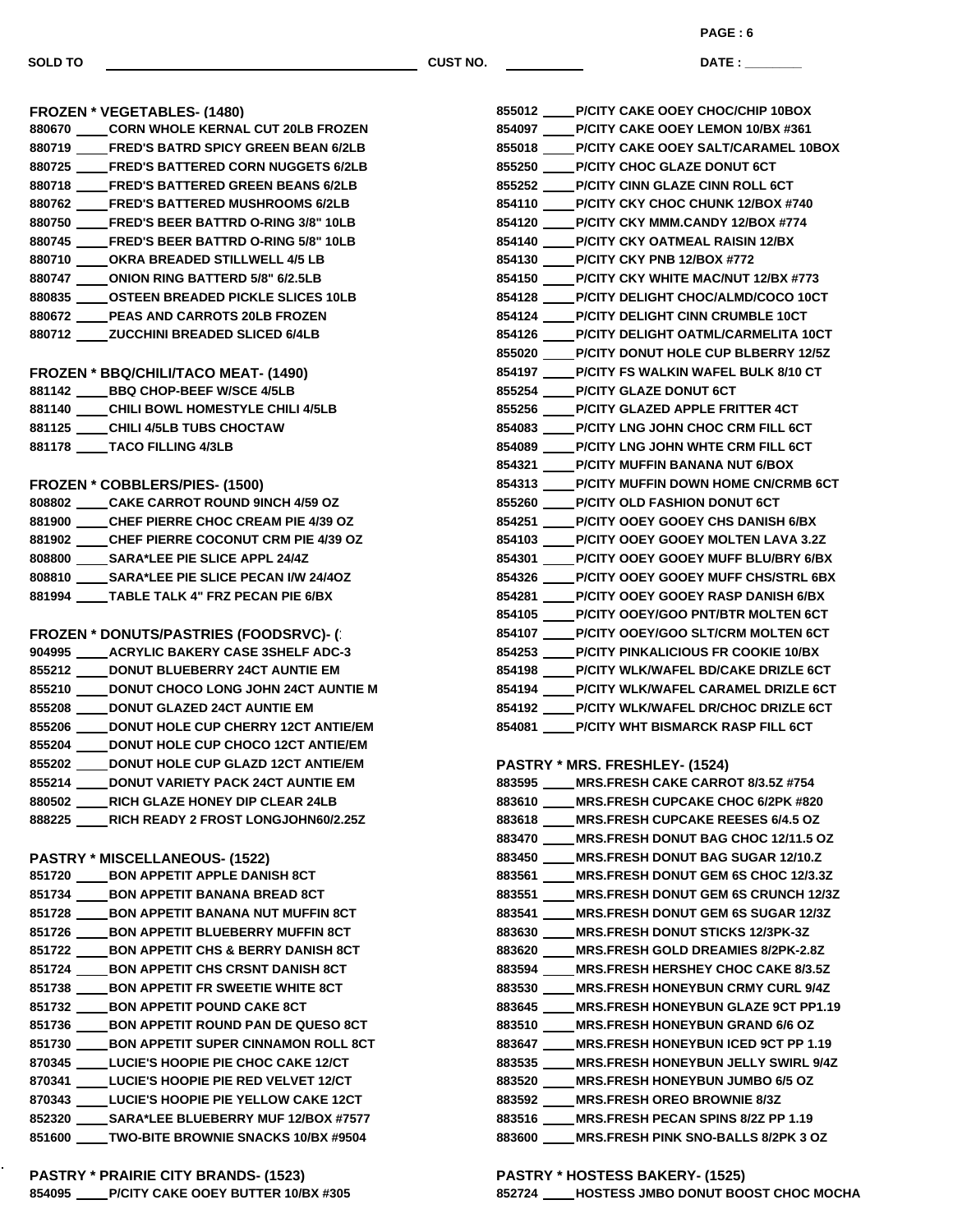**DATE : \_\_\_\_\_\_\_\_\_\_\_\_\_\_\_ PAGE : 7**

**PASTRY \* HOSTESS BAKERY- (1525) HOSTESS JMBO DONUT BOOST CRML MACH C/HILL BIG-TX CINN ROLL 6/CS C/HILL BL/BRY CHS CLAW 6/CS C/HILL CHERRY CHS CLAW 6/CS C/HILL DUTCH APPLE CLAW 6/CS C/HILL JUMBO GLZD H/BUN 6/CS C/HILL JUMBO ICED H/BUN 6/CS C/HILL STRWBY CHS CLAW 6/CASE HOSTESS BAG CHOC-FRST 6/CT NON-PP HOSTESS BAG CRUNCH DONETTE 6/9.5 OZ HOSTESS BAG DBL/CHOC 6/CT NON-PP HOSTESS BAG STRW/CHEESECAKE 6/CT HOSTESS BAG WHT-PWD 6CT NON-PP HOSTESS BUNDT CAKE LEMON 6/2.5 OZ HOSTESS BUNDT STRAW CHEESECAKE 2.5Z HOSTESS CINN-ROLL 4Z 6/BX #1016 HOSTESS COFFEE CAKE 2'S 8/BX HOSTESS CUP CAKE BIRTHDAY 6/BX HOSTESS CUP CAKE CHOCOLATE 2'S 6/BX HOSTESS CUP CAKE LEMON 2'S 6/BX HOSTESS CUP CAKE ORANGE 2'S 6/BX HOSTESS DANISH APPLE/CINN 6/BX HOSTESS DANISH BERRY/CHEESE 6/BX HOSTESS DANISH CHEESE 6/BX HOSTESS DING DONG 2'S 6/BX HOSTESS GEM DONUT 6'S CHOC 10/BX HOSTESS GEM DONUT 6'S CRUNCH 10/BX HOSTESS GEM DONUT 6'S DBL/CHC 10/BX HOSTESS GEM DONUT 6'S GLAZED 10/BX HOSTESS GEM DONUT 6'S PWD-SUG 10/BX HOSTESS HBUN JUMBO GLZ 4.75Z 6/BX HOSTESS HBUN JUMBO ICED 4.75Z 6/BX HOSTESS HO-HO 3'S 6/BX HOSTESS JUMBO GLAZED DONUTS 6/BX HOSTESS JUMBO GLZ BL/BR DONUT 6/BX HOSTESS JUMBO GLZ STR/BR DONUT 6/BX HOSTESS JUMBO HNY BUN DEVL FD 4.75Z HOSTESS MUFF-JMBO BANANA 5.5Z 3/BX HOSTESS MUFF-JMBO BLBERRY 5.5Z 3/BX HOSTESS MUFF-JMBO DBL/CHO 5.5Z 3/BX HOSTESS MUFFIN STIX BLUEBERRY 6/3Z HOSTESS MUFFIN STIX CHOC CHIP 6/3Z HOSTESS PIE APPLE 4.5Z 8/BX #800382 HOSTESS PIE CHERRY 4.5Z 8/BX #80038 HOSTESS SNOWBALLS 2'S 6/BX HOSTESS TWINKIE MIX BERRY 6/2.7 OZ HOSTESS TWINKIES S/S 6/2.7 OZ HOSTESS ZINGER 3'S CHOCOLATE 6/BX HOSTESS ZINGER 3'S RASPBERRY 6/BX HOSTESS ZINGER 3'S VANILLA 6/BX HOSTESS RACK COFFEE BAR COUNTER HOSTESS RACK 2FC-3TR WIRE #HDCNTR3 HOSTESS RACK 24" 5SHLF FL #HB241654 HOSTESS RACK 36" END CAP RACK N/C NE-MO BREAD BLUEBERRY 12/4Z**

**PASTRY \* NE-MO'S BAKERY- (1526) NE-MO BREAD BANANA 12/BX #8312**

|  | 883432 ____ NE-MO BREAD CARROT 12/4Z #8212          |
|--|-----------------------------------------------------|
|  | 883434 ____ NE-MO BREAD COFFEE CAKE 12/4Z #8712     |
|  | 883442 ____ NE-MO BREAD DBL CHOC 12/BX              |
|  | 883436 ____ NE-MO BREAD PND/CAKE ICE GOLDN 12CT     |
|  | 883438 ____ NE-MO BREAD STRWBRRY CREAM CHS 12CT     |
|  | 883466 ____ NE-MO BROOKIES BROWNIE SQUARE 6/BX      |
|  | 883427 ____ NE-MO BUNDT CAKE CHOC 12/CS #1112       |
|  | 883429 ____ NE-MO BUNDT CAKE ORG-D/SWIRL 12/CS      |
|  | 883422 ____ NE-MO CAKE SLICE LEMON 12/4Z #9012      |
|  | 883408 ____ NE-MO CAKE SQUARES B-DAY CAKE 6/BX      |
|  | 883415 ____ NE-MO CAKE SQUARES BANANA 6/BX          |
|  | 883400 ____ NE-MO CAKE SQUARES CARROT 6/BX          |
|  | 883410 ____ NE-MO CAKE SQUARES CHOCOLATE 6/BX       |
|  | 883416 ____ NE-MO CAKE SQUARES LEMON 6/BX           |
|  | 883402 ____ NE-MO CAKE SQUARES RED VELVET 6/BX      |
|  | 883405 ____ NE-MO CAKE SQUARES STRAWBERRY 6/BX      |
|  | 883372 ____ NE-MO MUFFIN BANANA NUT 12/4Z           |
|  | 883370 ____ NE-MO MUFFIN BLUEBERRY 12/4Z            |
|  | 883460 ____ NE-MO OLD FASH CINN ROLL 12/4Z          |
|  | 883417 ____ NE-MO POUND CAKE BUTTER 12/4Z #9612     |
|  | 883418 ____ NE-MO POUND CAKE SLC MARBLE 12/2Z       |
|  | 883388 ____ NE-MO PULL-APART BRD CINN 4.4Z 6/BX     |
|  |                                                     |
|  | <b>BREAD * RETAIL &amp; FOODSERVICE PACKS- (15)</b> |
|  | 899401 _____ BAGEL EVERYTHING 84/4 OZ               |
|  | 899399 _____ BAGEL PLAIN SLICED 60/4                |
|  | 899244 _____ BUN BRIOCHE SPLIT TOP 6/8CT            |
|  | 899280 _____ GARLIC TOAST WHOLE GRAIN 125CT         |
|  | 899375 _____ GONNELLA HAMBURGER BUNS 8/8CT          |
|  | 899380 _____ GONNELLA HOT DOG BUNS 8/8CT            |
|  | 899390 ____ GONNELLA 1CUT SANDWICH BUN 4" 120CT     |
|  | 899104 HOSTESS FRESH BREAD WHEAT 4/20 OZ.           |
|  | 899100 ____ HOSTESS FRESH BREAD WHITE 4/20 OZ.      |
|  | 899115 ____ HOSTESS FRESH BUN HAMBURGER 4/12 OZ     |
|  | 899111 ____ HOSTESS FRESH BUN HOT DOG 4/12 OZ.      |
|  | 493525 _____ TEXAS TOAST SLICED 10/24 OZ.           |
|  | 899242 ____ MRS.BAIRD HAMBURGR BUNS 2/20CT 5"       |
|  | 899210 ____ MRS.FRESH BREAD WHITE 8/20 OZ           |
|  | 899220 ____ MRS.FRESH BREAD WHOLE WHEAT 8/20 OZ     |
|  | 899241 ____ MRS.FRESH HAMBURGR BUNS 8/8CT           |
|  | 899402 ____ ROTELLA HOAGIE BUN SPLIT TOP 6/6CT      |
|  | 899391 _____ SUB BUN WHOLE GRAIN 12/8 CT            |
|  | 899392 _____ TORTILLA CORN YELLOW 6" 6/12 CT        |
|  | 899398 ____TORTILLA FLOUR PRESSED 10" 10/12 CT      |
|  | 899396 _____ TORTILLA FLOUR PRESSED 8" 12/24 CT     |
|  |                                                     |
|  |                                                     |

**PASTRY \* OTIS SPUNKMEYER- (1530)**

| 884206<br><b>B/M COOKIE DOUGH CHCCHIPM&amp;M200/1.5Z</b> |
|----------------------------------------------------------|
| <b>B/M COOKIE DOUGH CHOCO CHK 200/1.5Z</b><br>884204     |
| <b>B/M COOKIE DOUGH PEANU BUTR200/1.5Z</b><br>884207     |
| <b>B/M COOKIE DOUGH SALT/CRML 200/1.5Z</b><br>884202     |
| B/M COOKIE DOUGH SNKRDOODL 200/1.5Z<br>884208            |
| <b>B/M COOKIE DOUGH SUGAR 200/1.5 OZ</b><br>884200       |
| <b>B/M COOKIE I/W CHOC CHNK 24/30Z</b><br>884246         |
| B/M COOKIE I/W DRK CHOC CHNK 24/3OZ<br>884244            |
| <b>B/M COOKIE I/W MACADAMIA 24/3 OZ</b><br>884238        |
|                                                          |